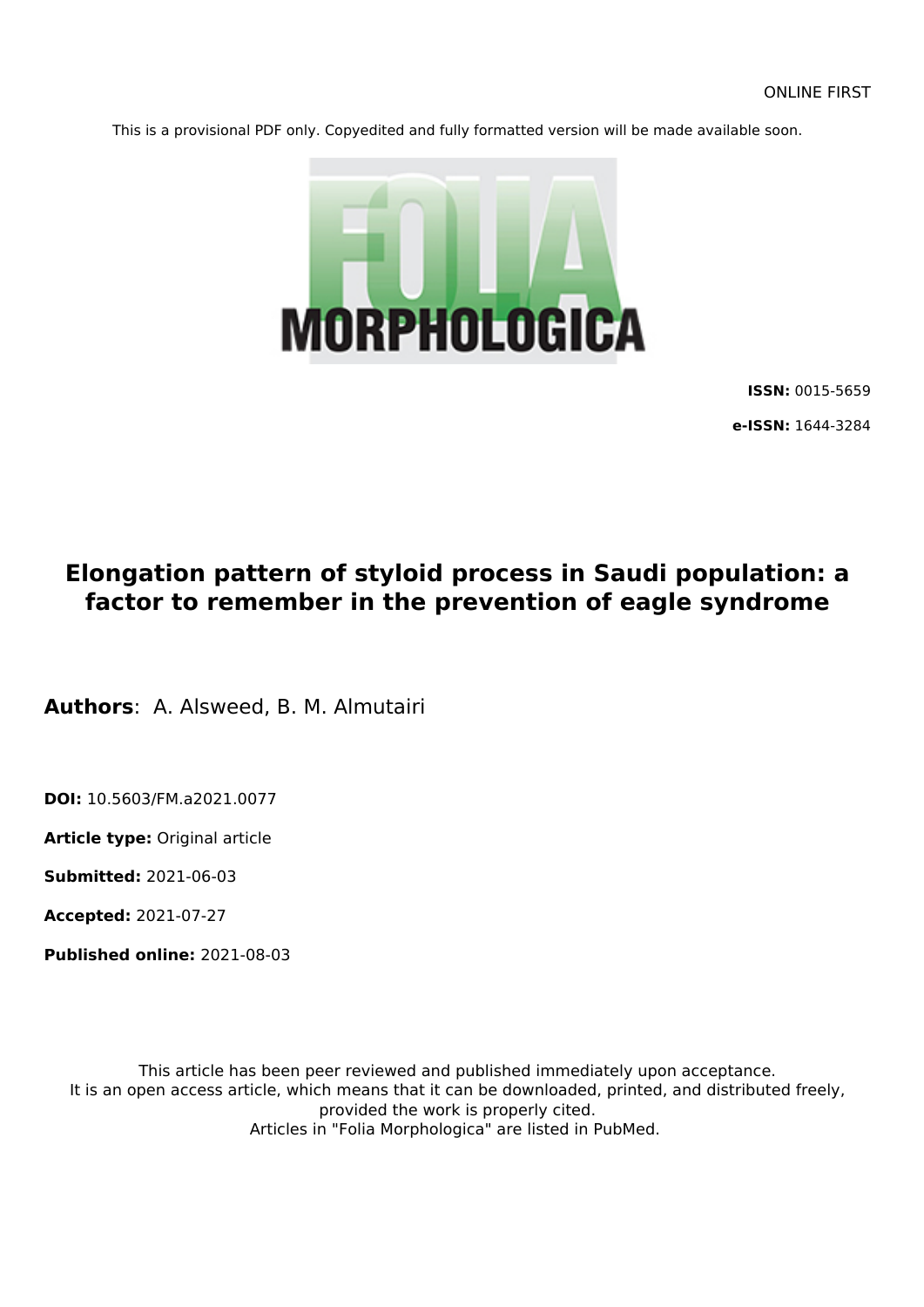# **Elongation pattern of styloid process in Saudi population: a factor to remember in the prevention of eagle syndrome**

# A. Alsweed<sup>1</sup>, B.M. Almutairi<sup>2</sup>

<sup>1</sup>Saudi Board of Pediatric Dentistry, Saudi Commission for Health Specialties, Riyadh, Kingdom of Saudi Arabia

<sup>2</sup>Department of Oral and Maxillofacial Surgery and Diagnostic Sciences, College of Dentistry in Ar Rass, Qassim University, Saudi Arabia

Address for correspondence: A. Alsweed, Saudi Board of Pediatric Dentistry, Saudi Commission for Health Specialties, Riyadh, Kingdom of Saudi Arabia, e-mail: A.alswed@gmail.com

# **Abstract**

**Background:** The aim of this study is to determine the prevalence of styloid process (SP) patterns in Saudi population.

**Materials and methods:** This retrospective, cross-sectional study included 2010 digital panoramic radiographs (PRs) selected randomly for adult patients who visited five major hospitals in the Qassim region, Saudi Arabia, PRs were examined to detect any SP elongation. Data were collected and analyzed using SPSS v22.

**Results:** In this study, positive SP elongation was seen in 25.4% of the total cases, 14.2% and 11.2% male and female respectively. The mean age was  $34.3 \pm 13.9$  years. Type I showed in 19.1%. Type II was seen in 1.7%. While type III came with 4.6% of the cases. Normal SP was seen in 74.7%. Patients between 30-50 years significantly more affected with type I pattern. Normal SP was reported mostly in the youngest age group 18-24 years with 31% of total cases.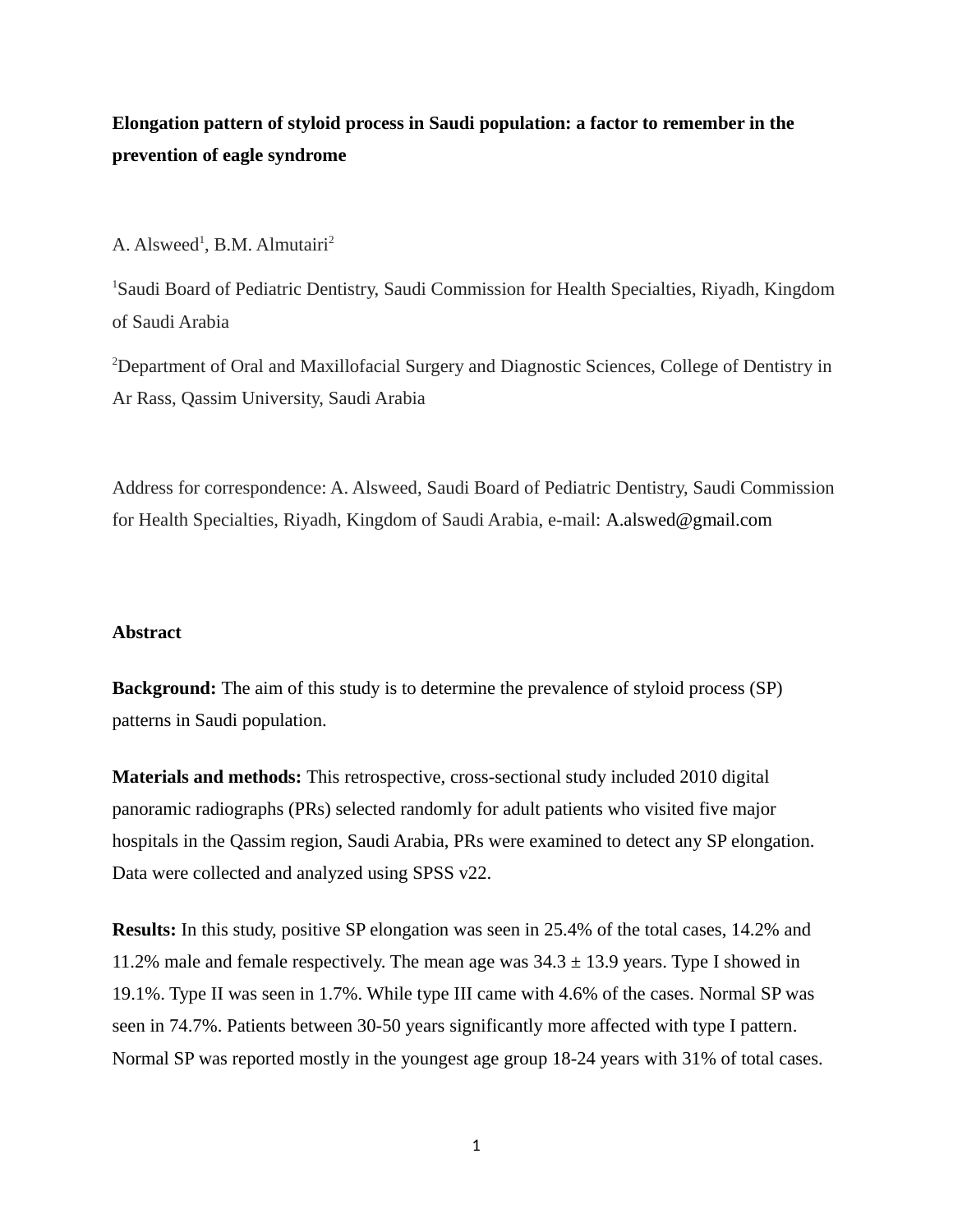**Conclusions:** SP has many patterns and variations that could be detected on digital PRs taken daily in most of dental clinics. Dentists should be trained to detect patients with such variation so that signs associated with Eagle syndrome are not misinterpreted.

#### **Key words: elongated styloid process, eagle syndrome, panoramic radiograph**

#### **INTRODUCTION**

X-ray consider the window that view all activities of the human body, either normal anatomy the body or abnormal, physiological or pathological activities. One of the of x-ray divisions is Orthopantomogram (OPG) or Panorama radiography which is a radiologic technique that provides an overview of the jaws and surrounding structures. [23] PRs enables the dentist to see a wide area of the maxilla and mandible. [24,25] It considered one of the best imaging modalities to view the styloid process (SP) bilaterally. [26] The SP is a cylindrical bone that emerges from the temporal bone in front of the stylomstoid foramen. It usually around 25 mm in length, but it can vary from person to person, and even within the same person, from side to side. [27] Elongated SP has been examined in several populations by distinctive methods and techniques, either advanced or traditional. Wide variation prevalence of SP elongation was noted, extending from 4 to 30%. [33] Elongated SP comes usually with no symptoms. Eagle et al [8] reported only 4 to 10.3% symptomatic cases characterizing Eagle syndrome or as it's also known styloid syndrome. Eagle syndrome symptoms may include throat pain or foreign body sensation, dysphagia, or facial pain. It may also cause neck or throat pain that radiate to the ipsilateral ear. [9] The cause is unknown, but several hypotheses have been proposed, including congenital elongation due to the persistence of an embryonic cartilaginous outgrowth, calcification of the stylohyoid ligament, and development of bone tissue at the ligament's insertion. [28,10] SP can be assessed using an anatomical structure. An elongated SP and calcification of the stylohyoid ligament can be detected with proper clinical and radiographic examination. [25] This aim of this study is to determine the prevalence of SP patterns in Saudi population.

#### **MATERIALS AND METHODS**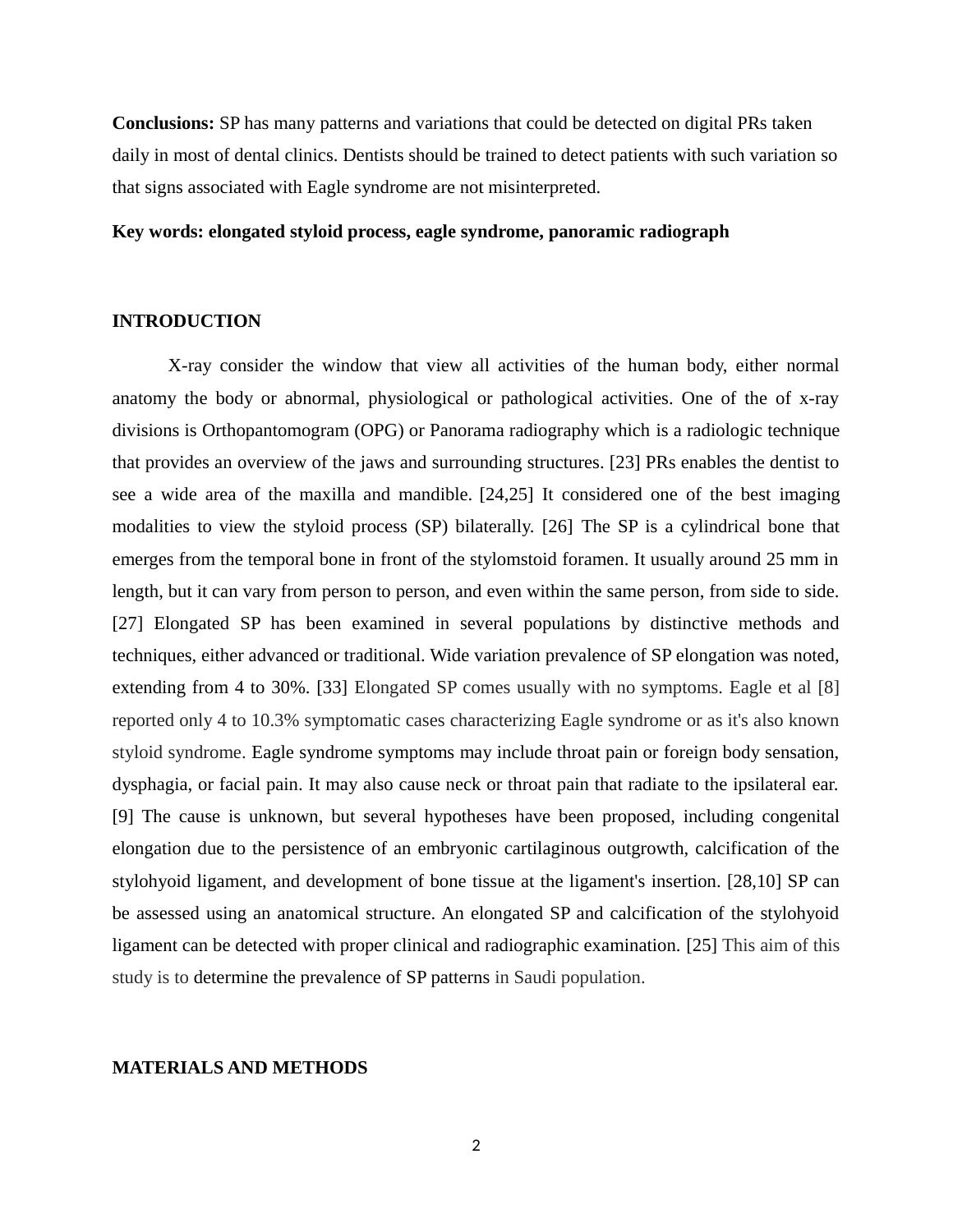This retrospective, cross-sectional study included 2010 digital PRs selected randomly for adult patients who visited five major hospitals in the Qassim region (Qassim University Dental Hospital, King Fahd Specialist Hospital, Buraydah Central Hospital, King Saud Hospital, and Alrass General Hospital) for dental treatment between January 2017 and December 2017. From a diagnostic standpoint, the included digital radiographs had to be adequate, with optimum contrast and density and no distortion or obscuring structure. Poor-quality radiographs with insufficient exposure times or incorrect angulations were removed from this study. All digital radiographs for adult patients that met the study's criteria were examined extensively, and the patients' demographic details, such as gender and age, was registered. Patient information was kept private.

The radiographs were collected from the hospitals' digital archives and imported into the College of Dentistry at Qassim University, Radiology department's computer system, where they were then displayed. Advanced digital radiograph imaging software (DIGORA® for Windows 2.7; SOREDEX) was used to examine them.

A single professional oral and maxillofacial radiologist reviewed and interpreted all of the radiographs. In a darkened room, all of the radiographs were investigated on the same 21-inch LCD monitor resolution (1920 1200 at 60 Hz); the same environmental conditions prevailed during the examination of all of the radiographs (Figure 1,2,3,4). Each original digital image was magnified using the software's magnification feature, then manipulated by the examiner to improve the image's contrast and brightness to provide the clearest image in the examined areas.

Sample divided into 1209 and 801 male and female respectively. They were aged between 20-75 years. Data were collected regarding age, gender and SP morphology based on Langlais' classification [19] who classify the pattern of SP to 3 types. (Table 1).

#### **Statistical analysis**

Data was analyzed using the statistical package SPSS 22.0 (SPSS Inc., Chicago, IL) and level of significance was set at  $p$ <0.05. Inferential statistics was done using Chi square test. The analysis using Chi square test for proportion was done for two variables (age and gender) against the proportion of participants in various patterns of SP elongation.

#### **RESULTS**

3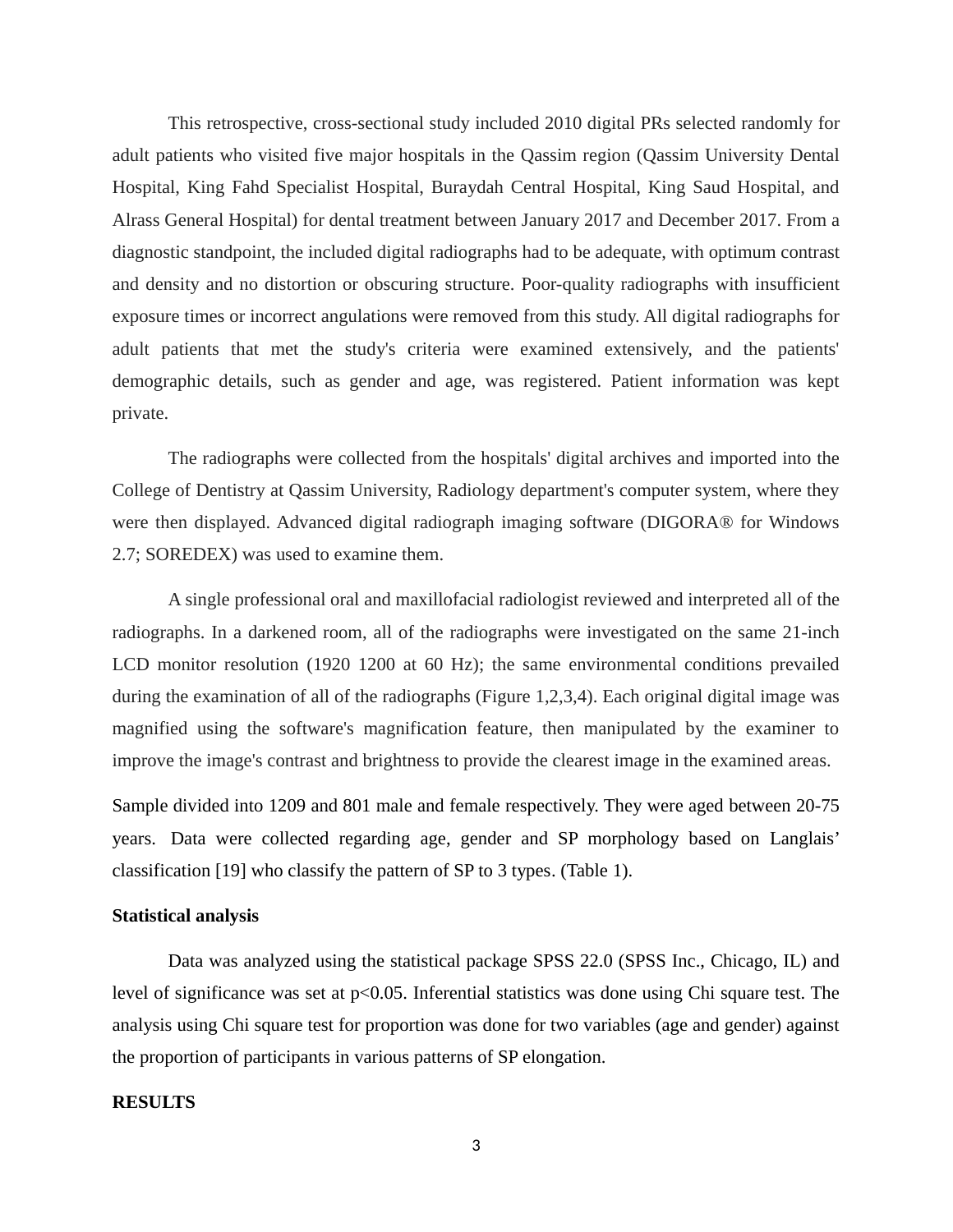Evaluating the SP for 2010 PRs divided into 1209 and 801 male and female respectively. Sample age ranged between 20 and 75 years old with a mean of  $34.3 \pm 13.9$  years. The prevalence of type I elongation pattern (uninterrupted integrity of SP) was 382 cases (19.1%), of them, 207 and 176 male and female respectively [Figure 2]. The mean age of positive type I is 38±13.9 years.

Type II (Pseudoarticulation pattern) showed in only 34 cases (1.7%), of them 18 and 16 male and female respectively with mean age  $35\pm13.9$  years [Figure 3]. Type III was present by 92 cases (4.6%) divided into 60 and 32 male and female respectively with mean age  $37\pm13.9$ years [Figure 4]. Normal SP (Non elongated SP; the tip of the process does not cross the mid portion of mandible body) was showed in 1502 (74.8%), of them 924 male and 578 female [figure 1]. Although statistical analysis reported that there was no statistical significance in gender categories against the proportion of various patterns of SP elongation ( $p=0.82$ ,  $X^2=0.915$ ).

Statistical analysis between categories of age against the proportion of various patterns of SP elongation was found to be statistically significant ( $p=0.026^*$ ,  $X^2=18.80$ ).

The analysis within all age/gender category against the proportion of various patterns of SP elongation reported to be statistically significant ( $p=0.001*$ ).

Patients between 26-40 years were more affected with type I pattern  $(p=0.001^*)$ . The least pattern prevalence was type II pattern, it was only seen in 3.6%. Type III was most commonly seen in 26-40 age group with total percentage 7.4%. Normal SP was reported mostly in the youngest age group 18-24 years with 626 cases ( $p=0.001^*$ ). (Table 2)

#### **DISCUSSION**

SP term is derived from the Greek word "Stylos" which mean a pillar. It's a cylindrical bone originated from the temporal bone frontal to the stylomastoid foramen. [27] The anatomy of styloid complex includes SP of the temporal bone, stylohyoid ligament and lesser horn of the hyoid bone. SP can be described as slender, pointed, bony projection from the inferior aspect petrous temporal bone. Usually, its length starting from a few millimeters to an average of 2.5 cm. Its proximal part is unsheathed by the tympanic plate, while muscles and ligaments are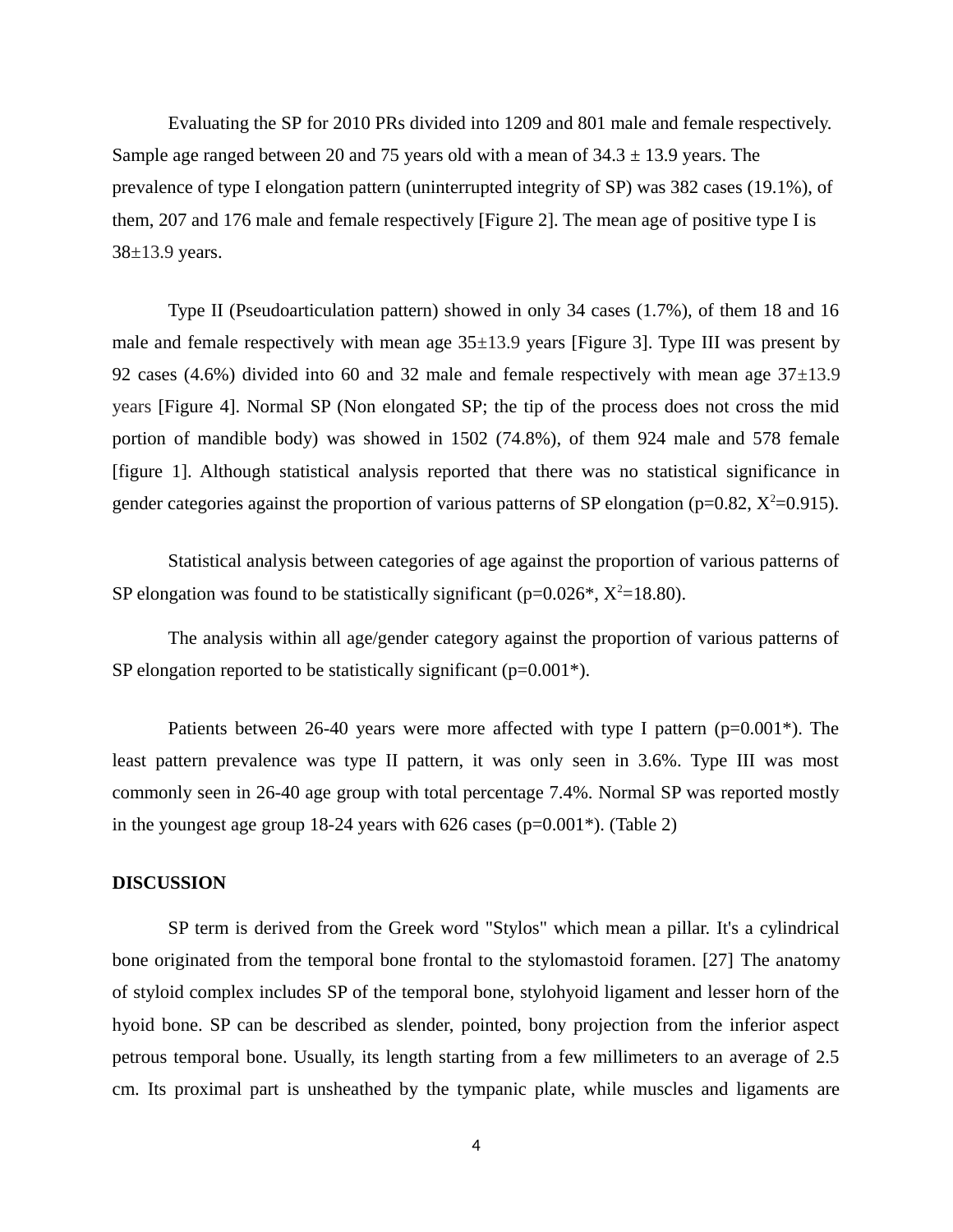attached to its distal part [22.29]. SP had been classified by Langlais according to the type of elongation. Langali classified the SP elongation to three types of complexes. Type I, elongated; Type II, pseudoarticulated; and type III, segmented. [19]

The diagnosis of elongation of SP were done depending on PRs by many studies including Asutay et al. [1] on East Eagean, Gracco et al. [11] on Italian, Vieira et al. [34] on Brazilian and Sakhdari et al. [30] on Iranian. Other studies had evaluated the SP elongation based on dry skulls, including Vadgaonkar et al. [33] on indian, Sakaew el. [32] on Thai, Custodio et al. [5] on brazilian, Natsis et al. [20] on Greek. In Poland, Iwańczyk et al. [13] published a study of two cases were having glomerulonephritis and diagnosed with eagle syndrome by PA.

Cone beam computed tomography can be used as an advanced diagnostic tool to assess the SP pattern, Buyuk et al. [4], Donmez et al. [7], and Öztunç et al, [21] used it on Turkish population, Kailasam et al [14], and Ramadoss et al. [27], on Indian population, Khairallah A [15], used it on Lebanese population, Andrei et al. [2] used it on Romanian population, Czajka et al. [6] used it in polish cases.

The normal length of SP ranges between 20 to 30 mm, below 20 mm considered as short SP. [16] While many studies suggest that SP considered elongated when it is longer than 30 mm. [32,30,17,18]. Although, there is limited number of studies consider the SP elongated when it exceeds 45 mm. [35]

This study found the prevalence of elongated SP in 36.8% of total samples, all 36.8% have SPs lengthening more than 30 mm and crossing the mid portion of mandibular body. While 56.6% of the samples have normal length SPs ranging between 20-30 mm and the tip of the process did not crossed the mid portion of mandible body.

In the present study, men were slightly more affected with different pattern of SPs, although no significant difference were proven considering male to female sample number  $(p=0.82, X^2=0.915)$ .

Investigation showed 293 out of 879 cases with unilateral elongated SPs while bilateral was reported in 586 cases. This is consisted with other studies including Sakhdari et al [30], and Vieira et al. [34].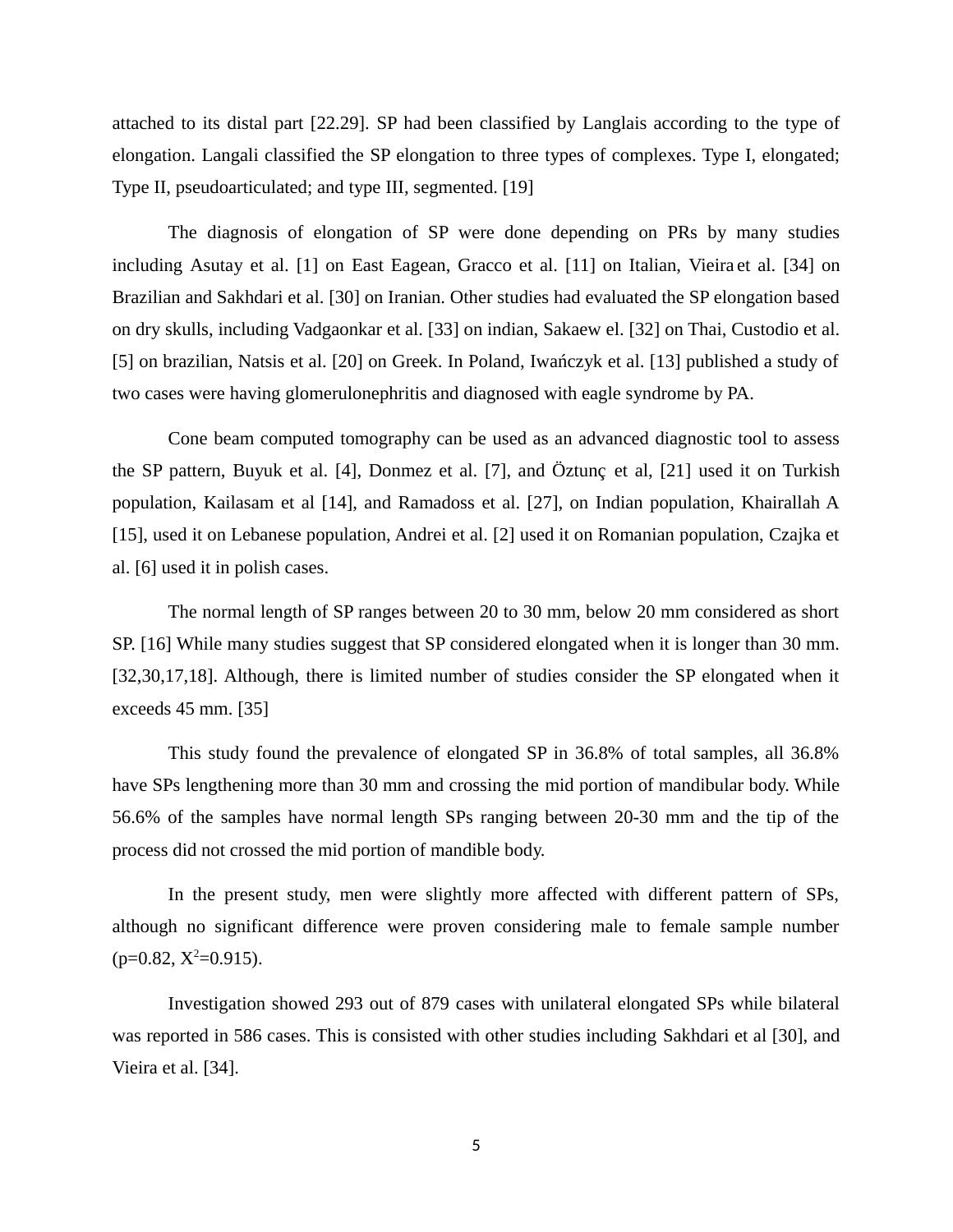Further researches using CT or CBCT for a three-dimensional evaluation of the SP is required, to investigate in specific the prevalence of different pattern SP in Qassim population, Saudi Arabia.

# **CONCLUSIONS**

SP has many patterns and variations that could be detected on digital PRs taken daily in most of dental clinics. Elongated SP may often be asymptomatic, they can only be diagnosed coincidentally by routine PRs. Dentists should be trained to detect patients with such variation so that signs associated with Eagle syndrome are not misinterpreted.

# **REFERENCES**

- 1. Asutay F, Erdem NF, Atalay Y, Acar AH, Asutay H. Prevalence of Elongated Styloid Process and Eagle Syndrome in East Eagean Population. Bezmialem Science 2019;7(1):28-32.
- 2. Andrei F, Motoc AG, Didilescu AC, Rusu MC. A 3D cone beam computed tomography study of the styloid process of the temporal bone. *Folia Morphol (Warsz)*. 2013;72(1):29- 35. doi:10.5603/fm.2013.0005
- 3. Bagga MB, Kumar CA, Yeluri G. Clinicoradiologic evaluation of styloid process calcification. *Imaging Sci Dent*. 2012;42(3):155-161. doi:10.5624/isd.2012.42.3.155 4. Buyuk C, Gunduz K, Avsever H. Morphological assessment of the stylohyoid complex
- variations with cone beam computed tomography in a Turkish population. *Folia Morphol (Warsz)*. 2018;77(1):79-89. doi:10.5603/FM.a2017.0061
- 5. Custodio AL, Silva MR, Abreu MH, Araújo LR, de Oliveira LJ. Styloid Process of the Temporal Bone: Morphometric Analysis and Clinical Implications. *Biomed Res Int*. 2016;2016:8792725. doi:10.1155/2016/8792725
- 6. Czajka M., Szuta M., Zapała J., Janecka I.: Assessment of the surgical management of Eagle's syndrome; Otolaryngol Pol 2019; 73 (5): 18-24
- 7. Donmez M, Okumus O, Pekiner FN. Cone beam computed tomographic evaluation of styloid process: A retrospective study of 1000 patients. *Eur J Dent*. 2017;11(2):210-215. doi:10.4103/ejd.ejd\_56\_17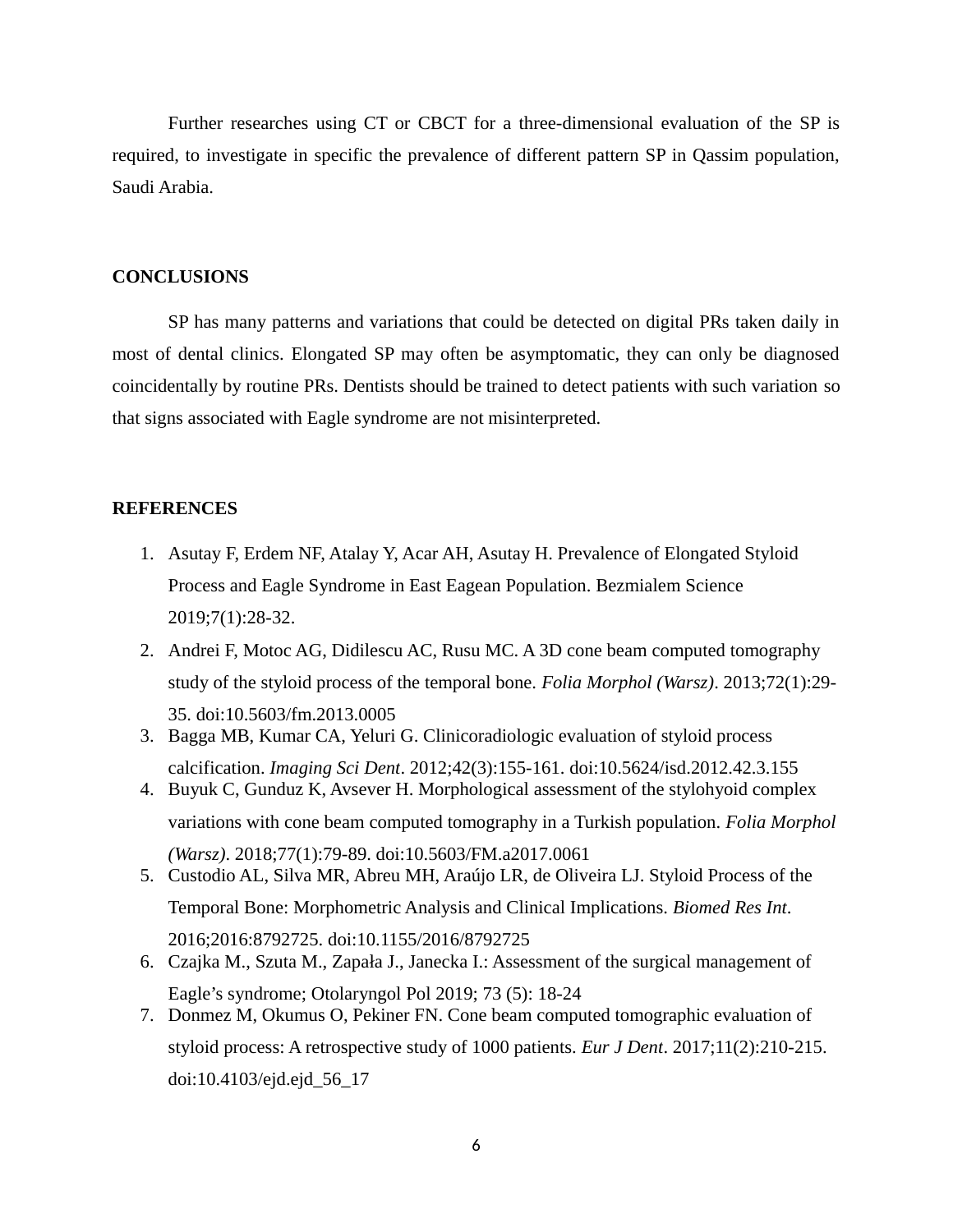- 8. Eagle WW. Elongated styloid process: Report of two cases. *Arch Otolaryngol.* 1937;25:584–587.
- 9. Ferreira PC, Mendanha M, Frada T, Carvalho J, Silva A, Amarante J. Eagle syndrome. *J Craniofac Surg*. 2014;25(1):e84-e86. doi:10.1097/SCS.0000000000000392
- 10. Gokce C, Sisman Y, Ertas ET, Akgunlu F, Ozturk A. Prevalence of styloid process elongation on panoramic radiography in the Turkey population from cappadocia region. *Eur J Dent.* 2008;2:18–22.
- 11. Gracco A, De Stefani A, Bruno G, Balasso P, Alessandri-Bonetti G, Stellini E. Elongated styloid process evaluation on digital panoramic radiograph in a North Italian population. *J Clin Exp Dent*. 2017;9(3):e400-e404. Published 2017 Mar 1. doi:10.4317/jced.53450
- 12. Hettiarachchi PVKS, Jayasinghe RM, Fonseka MC, Jayasinghe RD, Nanayakkara CD. Evaluation of the styloid process in a Sri Lankan population using digital panoramic radiographs. *J Oral Biol Craniofac Res*. 2019;9(1):73-76.

doi:10.1016/j.jobcr.2018.10.001

- 13. Iwańczyk, B., Nowak, Jacek, Szerszeń, Marcin, Regulski, Piotr, Chmura, Andrzej, Wojtowicz, Andrzej. Elongation of the styloid process – Eagle syndrome – case reports of patients on dialysis. *Dental and Medical Problems*. 2015;52. 366-370. 14. Kailasam, S., Massillamani, F., Potluri, V. L., Prabakaran, A., Guntuku, N., & Priya, C.
- K. (2018). Morphometric Evaluation of Styloid Process Using Cone Beam Computed Tomography- A Retrospective Study of Chennai Population. Journal of Advances in Medicine and Medical Research, 25(8), 1-12.

<https://doi.org/10.9734/JAMMR/2018/39071>

- 15. Khairallah A (2015) CBCT Findings of Complete Calcification of the Stylohyoide Ligament: Case Reports. J Dent Health Oral Disord Ther 2(2): 00040. DOI: 10.15406/jdhodt.2015.02.00040
- 16. Koshy JM, Narayan M, Narayanan S, Priya BS, Sumathy G. Elongated styloid process: A study. *J Pharm Bioallied Sci*. 2015;7(Suppl 1):S131-S133. doi:10.4103/0975- 7406.155861
- 17. Kaufman SM, Elzay RP, Irish EF. Styloid process variation. Radiologic and clinical study. *Arch Otolaryngol*. 1970;91(5):460-463. doi:10.1001/archotol.1970.00770040654013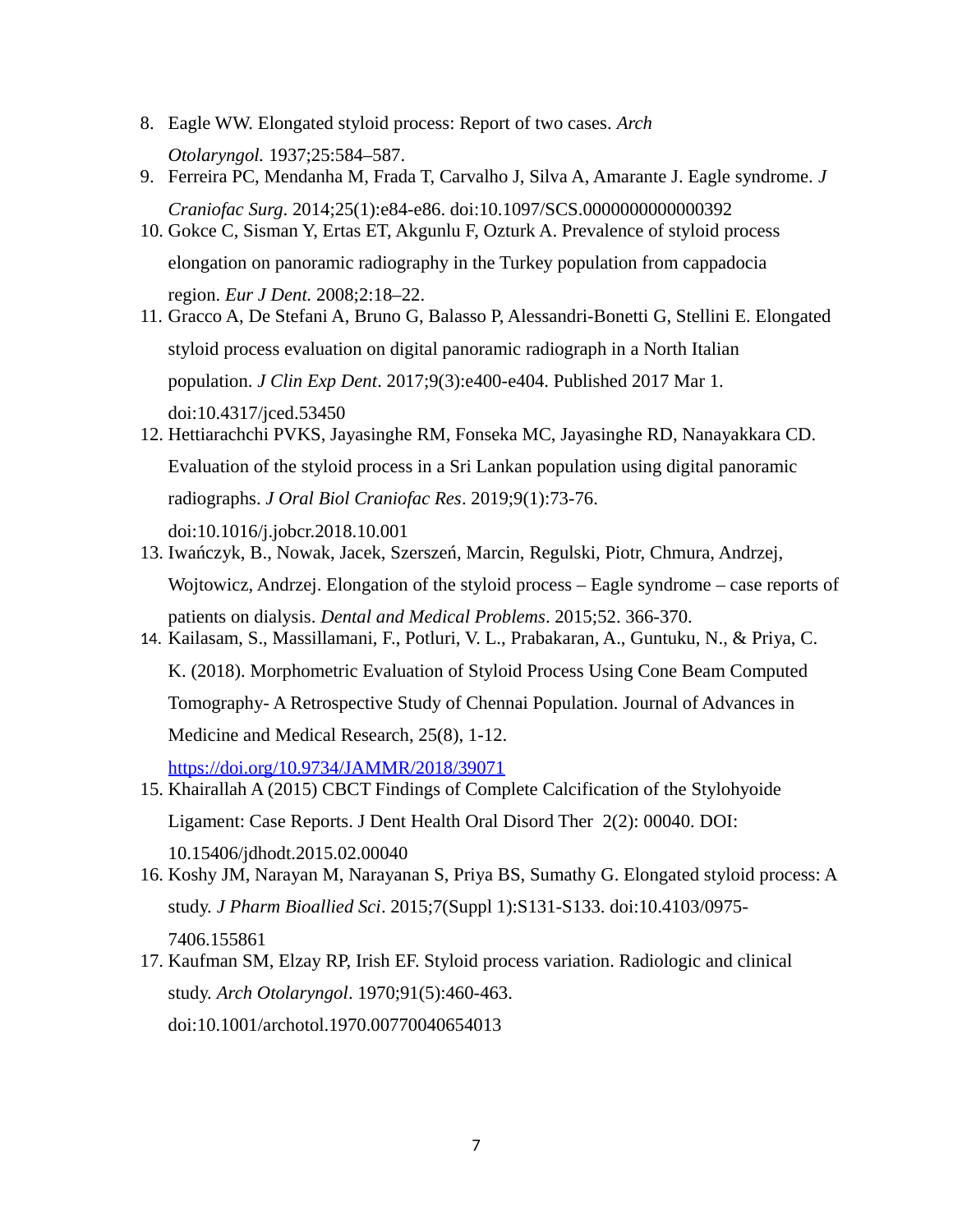- 18. Keur JJ, Campbell JP, McCarthy JF, Ralph WJ. The clinical significance of the elongated styloid process. *Oral Surg Oral Med Oral Pathol*. 1986;61(4):399-404. doi:10.1016/0030-4220(86)90426-3
- 19. Langlais RP, Miles DA, Van Dis ML. Elongated and mineralized 4. stylohyoid ligament complex: a proposed classification and report of a case of Eagle's syndrome. Oral Surg. Oral Med. Oral Pathol. 1986;61:527-32.
- 20. Natsis K, Repousi E, Noussios G, Papathanasiou E, Apostolidis S, Piagkou M. The styloid process in a Greek population: an anatomical study with clinical implications. *Anat Sci Int*. 2015;90(2):67-74. doi:10.1007/s12565-014-0232-3
- 21. Oztunç H, Evlice B, Tatli U, Evlice A. Cone-beam computed tomographic evaluation of styloid process: a retrospective study of 208 patients with orofacial pain. *Head Face Med*. 2014;10:5. Published 2014 Feb 15.
- 22. Patil S, Ghosh S, Vasudeva N. Morphometric study of the styloid process of temporal bone. *J Clin Diagn Res*. 2014;8(9):AC04-AC6. doi:10.7860/JCDR/2014/9419.4867
- 23. Rodríguez-Vázquez JF, Mérida-Velasco JR, Verdugo-López S, Sánchez-Montesinos I, Mérida-Velasco JA. Morphogenesis of the second pharyngeal arch cartilage (Reichert's cartilage) in human embryos. J Anat. 2006 Feb;208(2):179-89.
- 24. Radak D, Tanaskovic S, Kecmanovic V, Babic S, Popov P, Gajin P. Bilateral Eagle Syndrome with Associated Internal Carotid Artery Kinking and Significant Stenosis. *Ann*

*Vasc Surg*. 2016;34:271.e15-271.e2.71E18. doi:10.1016/j.avsg.2016.01.015 25. Shah N, Bansal N, Logani A. Recent advances in imaging technologies in

- dentistry. *World J Radiol*. 2014;6(10):794-807. doi:10.4329/wjr.v6.i10.794.
- 26. Sridevi K, Mahesh N, Krishnaveni B, Deepika ADN, Thejasri V, Leninson BHD. Evaluation of Styloid Process and Its Anatomical Variations: A Digital Panoramic Study with Systematic Review. *J Int Soc Prev Community Dent*. 2019;9(3):256-262. doi:10.4103/jispcd.JISPCD\_8\_19.
- 27. Sudhakara R. Reddy, Ch. Sai Kiran, N. Sai Madhavi, M.N. Raghavendra, A.Satish (2013) 'Prevalence of elongation and calcification patterns of elongated styloid process in south India', *Journal of the Spanish Society of Oral Surgery,* 5(1), pp. 30-35.
- 28. Saccomanno S, Greco F, DE Corso E, et al. Eagle's Syndrome, from clinical presentation to diagnosis and surgical treatment: a case report. *Acta Otorhinolaryngol Ital*. 2018;38(2):166-169. doi:10.14639/0392-100X-1479 29. Standring S. *Gray's Anatomy: The Anatomical Basis of Clinical Practice.* 40th ed. New
	- York: Churchill Livingstone; 2008. p. 1806.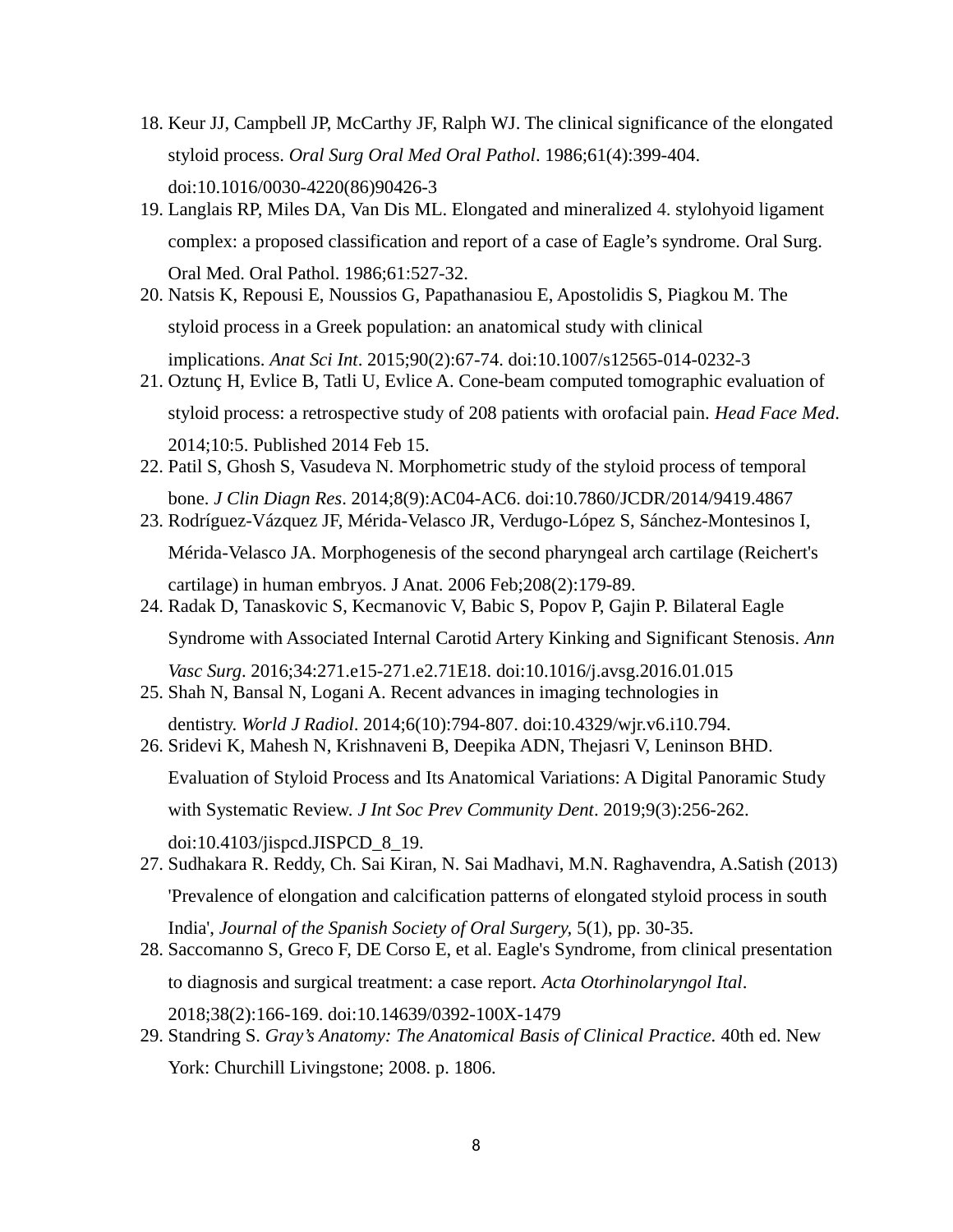- 30. Sakhdari Sh, Saberi S, Shamshiri A.R. Prevalence and Pattern of Styloid Process Elongation and Calcification on Digital Panoramic Radiographs in an Iranian Population. J Islam Dent Assoc Iran. 2018; 30(2):44-51. DOI: 10.30699/JIsdreir.30.2.44
- 31. Samadoss T, Sha K. Assessment of the styloid process by cone beam computed tomography. Int J Radiol Radiat Ther. 2017;2(5):123-127. DOI: 10.15406/ijrrt.2017.02.00038
- 32. Sakaew W, Arnanteerakul T, Somintara S, Ratanasuwon S, Uabundit N, Iamsaard S, et al. Sexual Dimorphism Using the Interstyloid Distances and Clinical Implication for Elongated Styloid Process in Northeastern Thailand. Int J Morphol. 2016;34:1223–1227. 33. Vadgaonkar R, Murlimanju BV, Prabhu LV, et al. Morphological study of styloid process

of the temporal bone and its clinical implications. *Anat Cell Biol*. 2015;48(3):195-200.

doi:10.5115/acb.2015.48.3.195

- 34. Vieira EM, Guedes OA, Morais SD, Musis CR, Albuquerque PA, Borges ÁH. Prevalence of Elongated Styloid Process in a Central Brazilian Population. *J Clin Diagn Res*. 2015;9(9):ZC90-ZC92. doi:10.7860/JCDR/2015/14599.6567
- 35. Yung T, Tschernitschek H, Hippen H, Schneider B, Borchers L. Elongated styloid process: when is it really elongated?. *Dentomaxillofac Radiol*. 2004;33(2):119-124. doi:10.1259/dmfr/13491574

| <b>Type</b>                          | <b>Characteristics</b>                                                                                                                                                                                                      |
|--------------------------------------|-----------------------------------------------------------------------------------------------------------------------------------------------------------------------------------------------------------------------------|
| <b>Type 0 (Normal)</b>               | Non elongated SP; the tip of the process does not cross the mid portion of<br>mandible body                                                                                                                                 |
| <b>Type 1</b><br>(Elongated)         | Uninterrupted SP; the tip of the process crosses the mid portion of<br>mandibular body.                                                                                                                                     |
| <b>Type 2 (Pseudo-</b><br>segmented) | The SP is apparently joined to the mineralized stylomandibular or<br>stylohyoid ligament by a single pseudoarticulation, which is usually<br>located superior to a level tangential to the inferior border of the mandible. |
| Type 3<br>(Segmented)                | Two or more segments are seen, with interruptions either above or below<br>the level of the inferior border of the mandible.                                                                                                |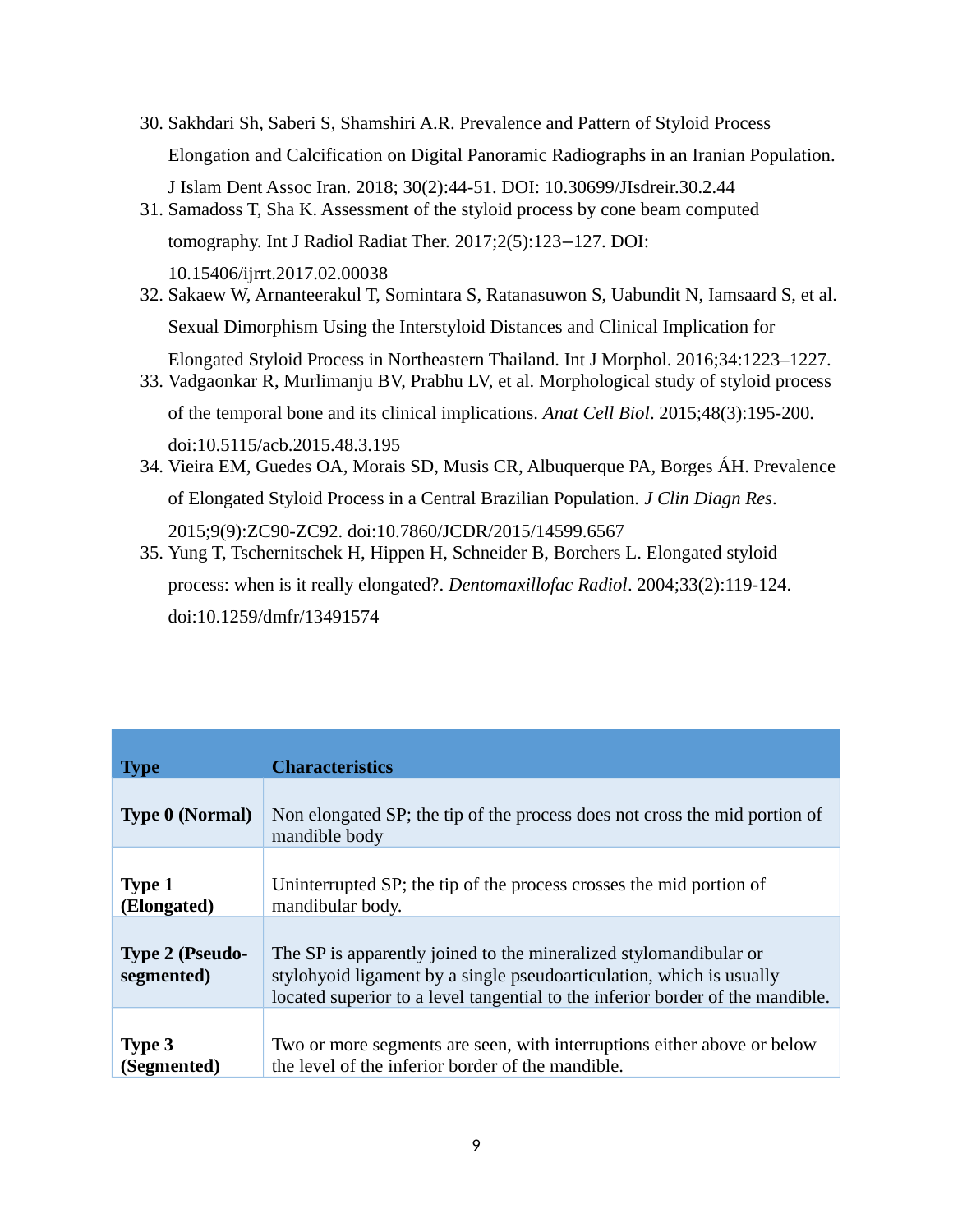**Table 1 Types of elongated SP according to combined Langlais and modified MacDonald-Jankowski classifications. [19]**

| Variable<br>$\bar{\mathbf{S}}$ | Categor<br>y | <b>Number</b><br>and<br>percentag<br>e | <b>Styloid Process Pattern</b> |                     |                     |                         | Chi<br>squar<br>$\mathbf e$<br>value | $\mathbf{P}$<br>value | Chi<br>squar<br>$\mathbf{e}$<br>value | $\mathbf{P}$<br>value |                 |                 |
|--------------------------------|--------------|----------------------------------------|--------------------------------|---------------------|---------------------|-------------------------|--------------------------------------|-----------------------|---------------------------------------|-----------------------|-----------------|-----------------|
|                                |              |                                        | <b>Type</b><br>$\mathbf I$     | <b>Typ</b><br>e II  | <b>Typ</b><br>e III | <b>Type</b><br>$\bf{0}$ |                                      |                       |                                       |                       |                 |                 |
| Gender                         | Male         | 60.1%<br>(1209)                        | 17.2<br>$\%$<br>(207)          | 1.6<br>$\%$<br>(18) | $5\%$<br>(60)       | 76.2<br>$\%$<br>(924)   | 0.915                                |                       |                                       | 0.82                  | 60.56           | 0.001<br>$\ast$ |
|                                | Female       | 39.8%<br>(801)                         | 22%<br>(176)                   | $2\%$<br>(16)       | 4%<br>(32)          | 72%<br>(578)            |                                      |                       | 57.76                                 | 0.001<br>$\ast$       |                 |                 |
| Age<br>group                   | $18 - 25$    | 35.4%<br>(712)                         | 10.3<br>$\%$<br>(73)           | 0.6<br>$\%$<br>(4)  | 1.3<br>$\%$<br>(9)  | 88%<br>(626)            | 18.80                                |                       |                                       |                       | 83.26           | 0.001<br>∗      |
|                                | $26 - 40$    | 31.0%<br>(624)                         | 29.1<br>$\%$<br>(181)          | 2.4<br>$\%$<br>(15) | 7.4<br>$\%$<br>(46) | 61%<br>(382)            |                                      |                       | 0.026<br>$\ast$                       | 42.11                 | 0.001<br>$\ast$ |                 |
|                                | $41 - 54$    | 23.5%<br>(473)                         | 18.7<br>$\%$<br>(88)           | 2%<br>(10)          | 6.2<br>$\%$<br>(29) | 73%<br>(346)            |                                      |                       | 54.04                                 | 0.001<br>$\ast$       |                 |                 |
|                                | $\geq 55$    | 10.1(204)                              | 20%<br>(41)                    | 2.3<br>$\%$<br>(5)  | 4%<br>(8)           | 74%<br>(150)            |                                      |                       | 59.60                                 | 0.001<br>$\ast$       |                 |                 |

Table 2 Descriptive analysis of variables. \*P<0.05 is statistically significant.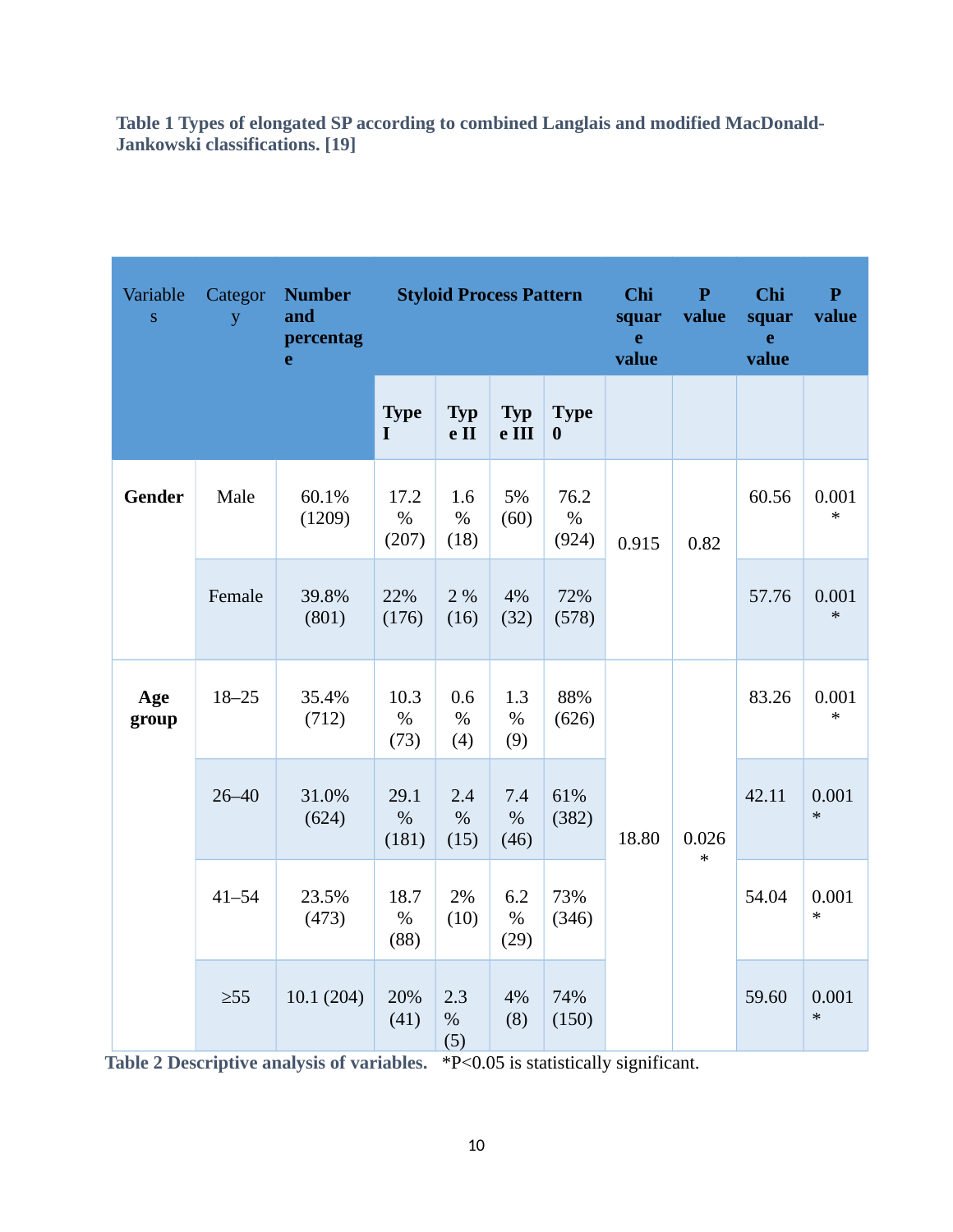**Figure 1.** Radiograph show Type 0 elongated SP.

**Figure 2.** Radiograph show Type 1 elongated SP.

**Figure 3.** Radiograph show Type 2 elongated SP.

**Figure 4.** Radiograph show Type 3 elongated SP.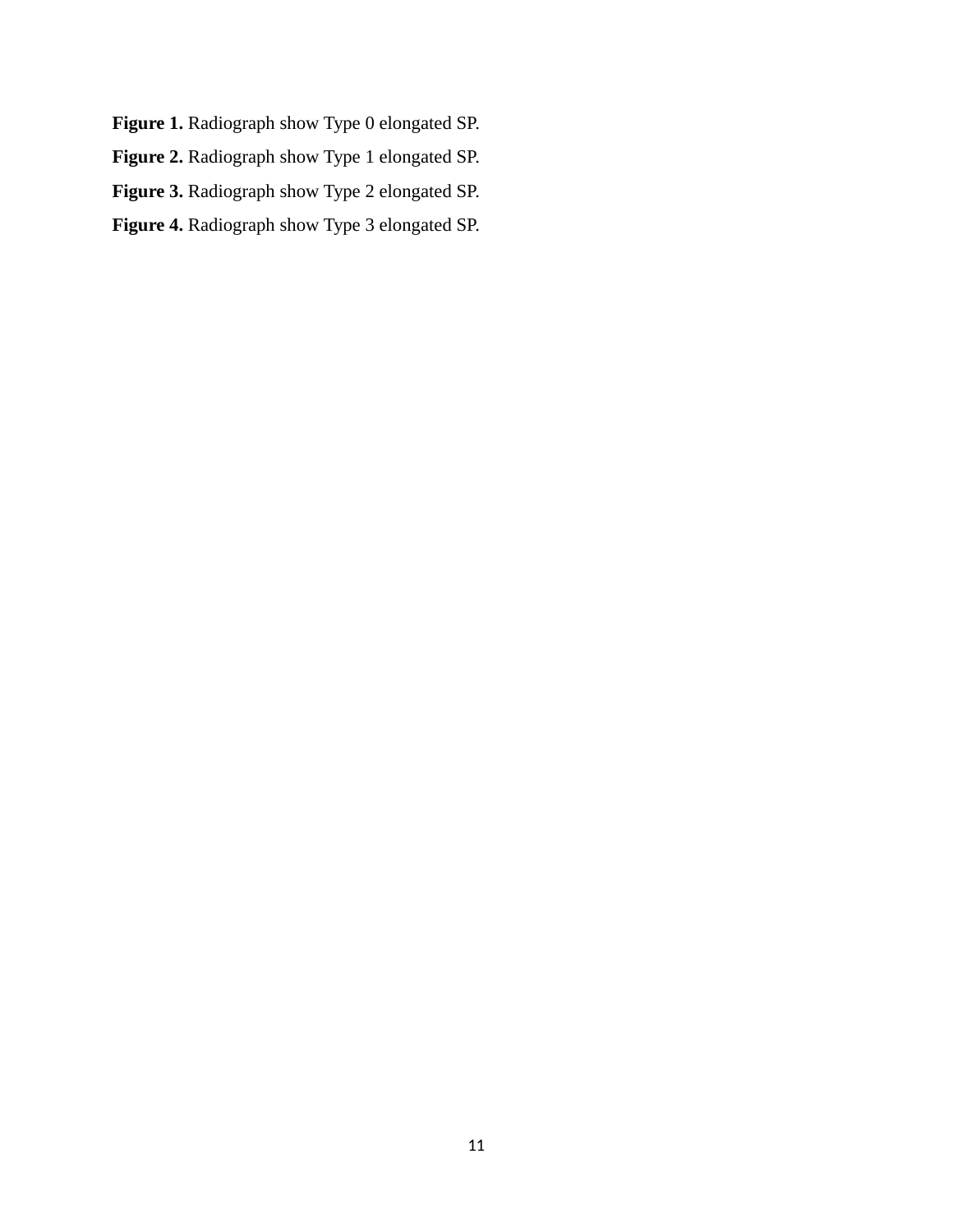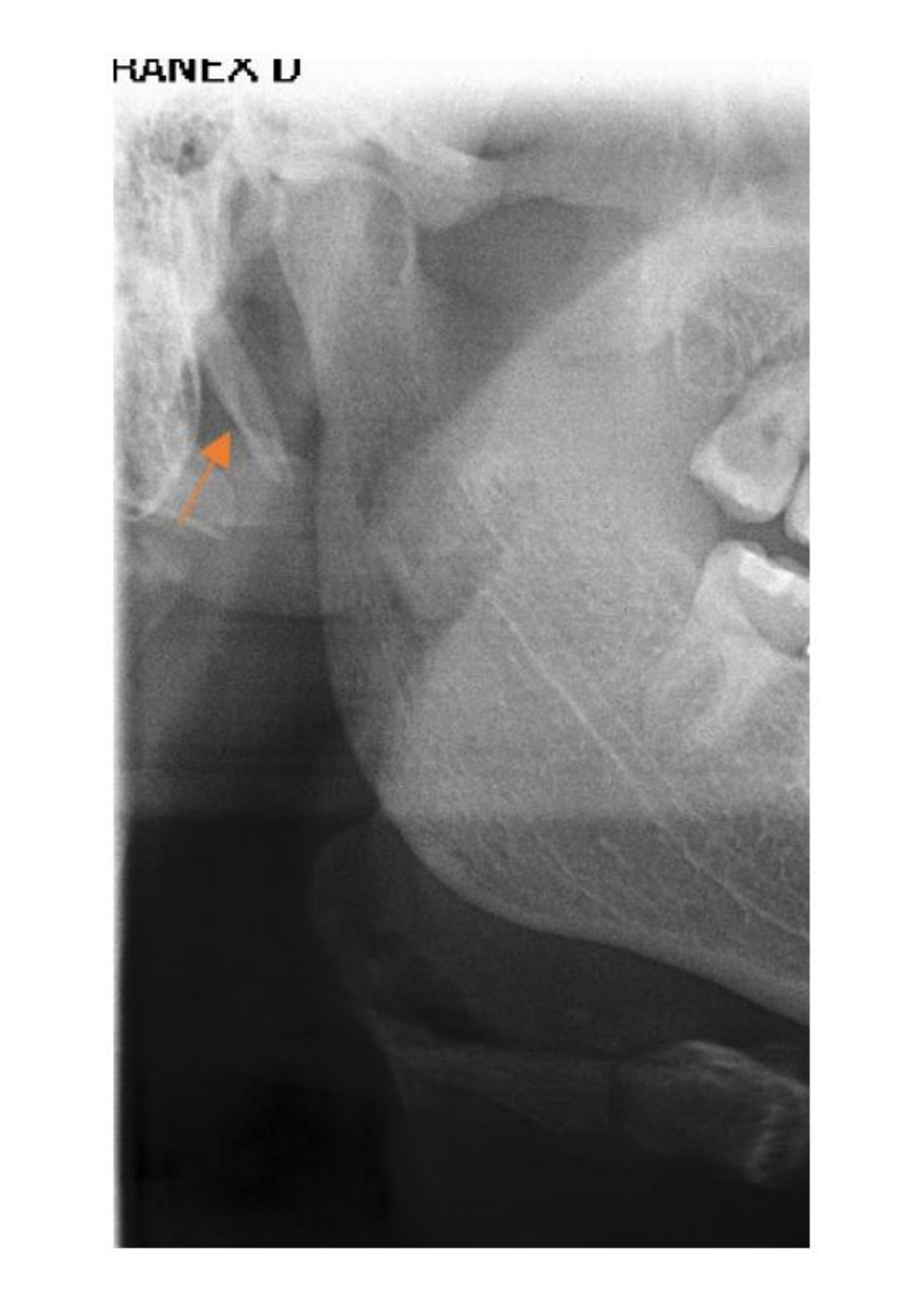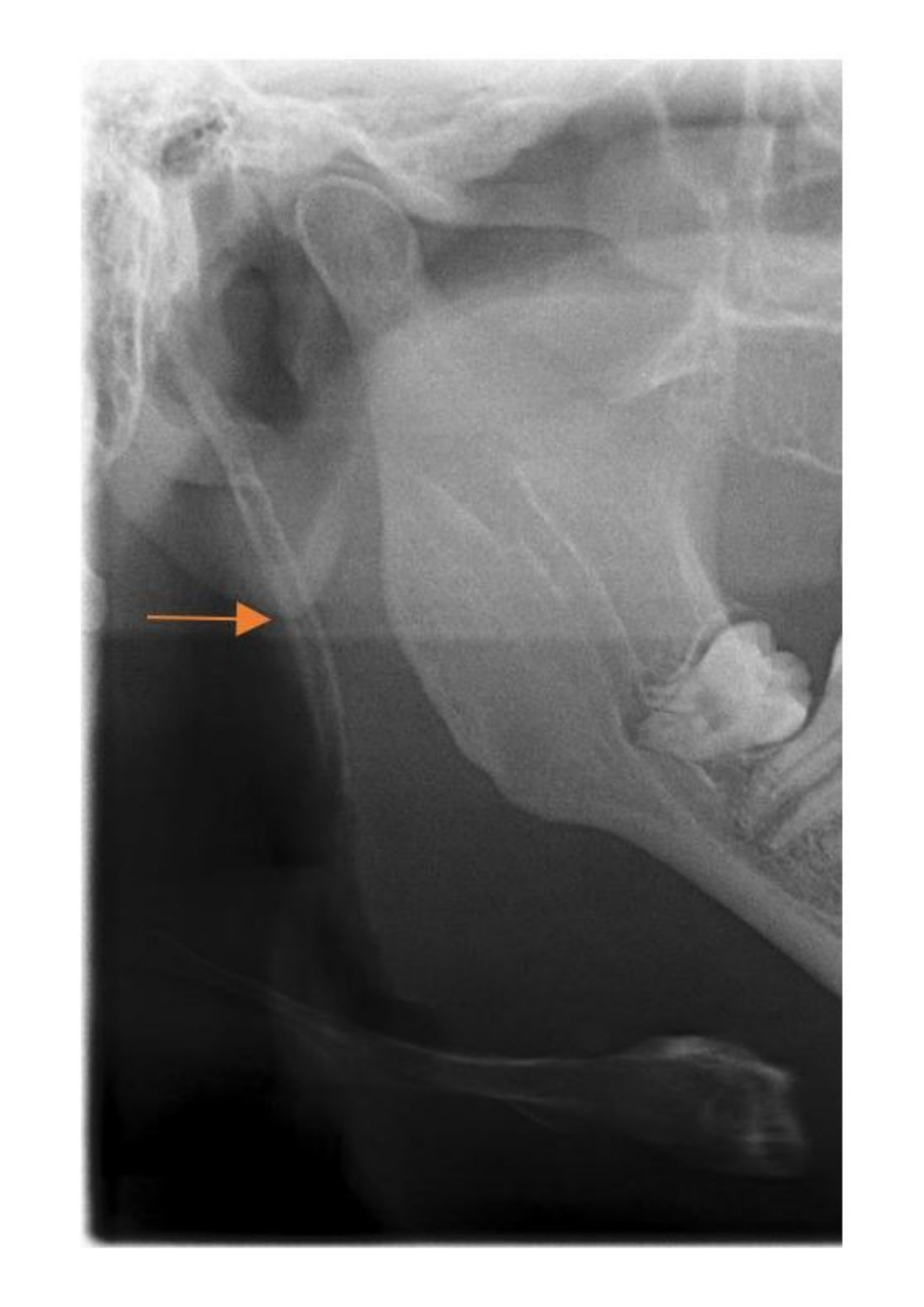